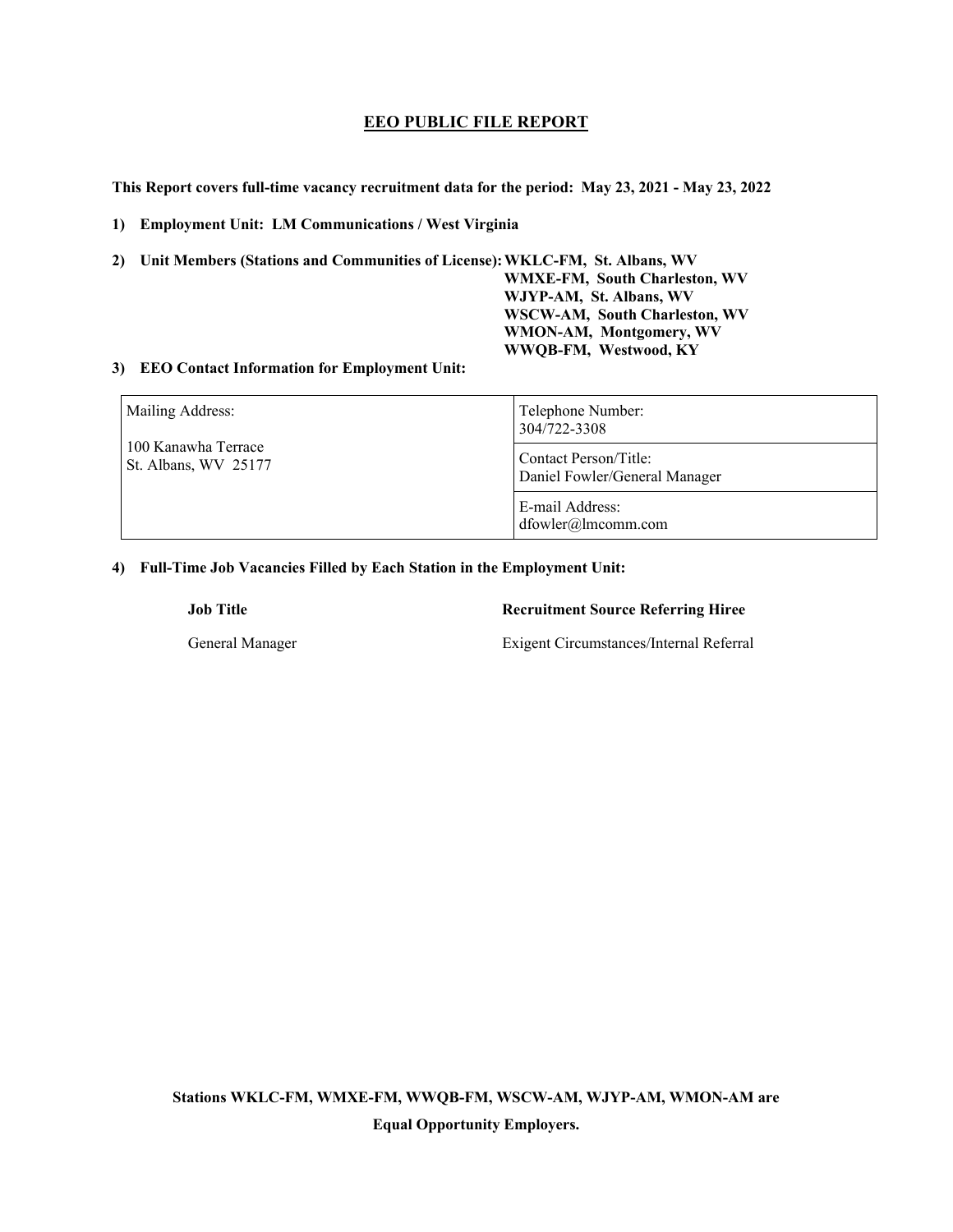## 5) **Job Title: General Manager Referral Source of**

**Hiree: Exigent Circumstances/ Internal Referral** 

| Name of Organization Notified of<br>Job Vacancy | Contact<br>Person | Address | Telephone<br>Number | $#$ of<br>Interviewees<br>Referred | Did Recruitment<br>Source Request<br>Notification?<br>(Yes or No) |
|-------------------------------------------------|-------------------|---------|---------------------|------------------------------------|-------------------------------------------------------------------|
| Exigent Circumstances/Internal Referral N/A     |                   | N/A     | N/A                 |                                    | N/A                                                               |

6) **Total # of Interviewees Referred:** For the period from May 23, 2021 to May 22, 2022, this Employment Unit interviewed one candidate for one full-time vacancy.

### **7. Supplemental Recruitment Initiatives**

### **(a) Initiative: Participation in Job Fairs**

Huntington WV Regional Chamber of Commerce Job Fair. The July 29, 2021 Job Fair was sponsored by Cabell County Schools, Huntington Area Development Council (HADCO), Huntington Municipal Development Authority (HMDA), Huntington Regional Chamber of Commerce, and the Southwestern West Virginia Region 2 Workforce Investment Board. The Job Fair was held at Huntington High School. Employment unit members in attendance: Huntington Sales Representative.

### **(b) Initiative: Management Level EEO Training**

On April 2, 2022, the Employment Unit's General Manager & Sales Manager attended a seminar sponsored by the West Virginia Broadcasters Association on the requirements of the Federal Communications Commission's Equal Employment Opportunities regulations. The seminar focused on training management level personnel in methods of ensuring equal employment opportunity and preventing discrimination and provided an update on other current matters affecting radio station management.

#### **(c) Initiative: Participation in Educational-Affiliated Job Bank**

LM Communications - West Virginia participates in the Marshall University "Handshake" website/database, which serves as a job/career bank that provides students, alumni and potential employers with information, deadlines, and updates for employment. Students and employers are notified of possible matches and how to pursue employment opportunities. Supervised by General Manager.

### **(d) Initiative: Internship Program**

Due to health and safety protocols related to the COVID-19 pandemic, LM Communications - West Virginia suspended its internship program during this reporting period. The employment unit hopes to resume its internship program in the coming year.

### **(e) Initiative: Participation in Community Events and Activities**

The employment unit's office manager is a board member of the St. Albans, West Virginia Kiwanis Club. She regularly attends weekly meetings where she has presented information about employment opportunities at the employment unit and in broadcasting.

#### **Stations WKLC-FM, WMXE-FM, WWQB-FM, WSCW-AM, WJYP-AM, WMON-AM are**

**Equal Opportunity Employers.**